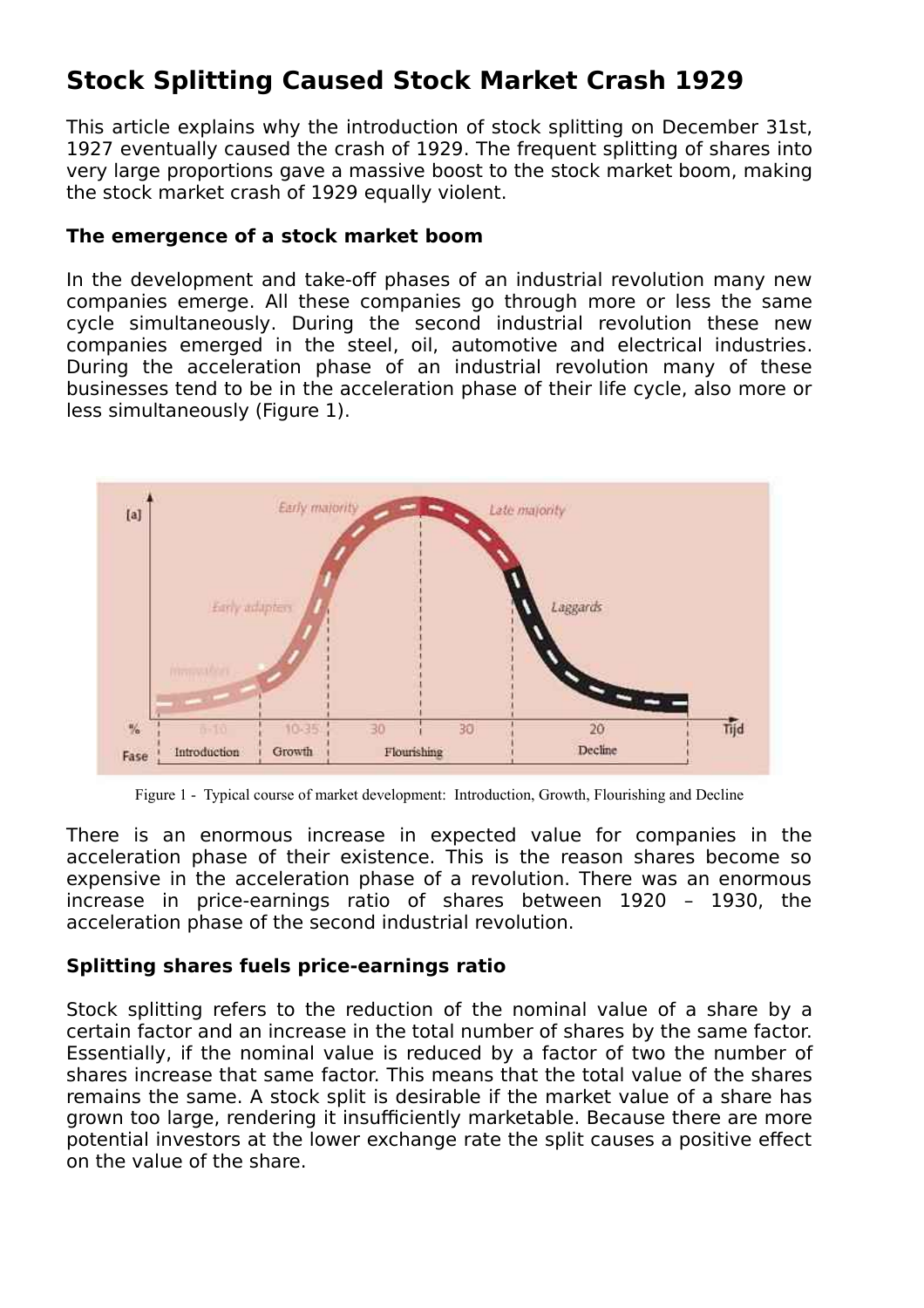The increase in the price-earnings ratio is amplified as well, because many companies decide to split their shares during the acceleration phase of their existence.

Stocks were split for the first time on 31 December 1927, two years before the stock market crash in October 1929. Between 1927 and 1929, the shares of many companies were split into very large proportions (see Table 1). These splits further increased the price-earnings ratio of stocks.



Figure 2 - Two industrial revolutions: Shiller PE Ratio (price/income)

### **Splitting shares also made the Dow Jones Index explode**

The Dow Jones Index was first published on May 26, 1896. The index was calculated by dividing the sum of all the shares of 12 companies by 12:

Dow12 May 26 1896 =  $(S1 + S2 + ... + S12) / 12$ 

On October 4, 1916, the Dow was expanded to 20 companies; 4 companies were removed and 12 were added.

Dow20 Oct 4  $1916 = (S1 + S2 + ... + S20) / 20$ 

On December 31, 1927, for the first time a number of companies split their shares. With each change in the composition of the Dow Jones and with each share split, the formula to calculate the Dow Jones is adjusted. This happens because the index, the outcome of the two formulas of the two baskets, must stay the same at the moment of change, because there can not be a gap in the graph. At first a weighted average was calculated for the shares that were split on December 31, 1927.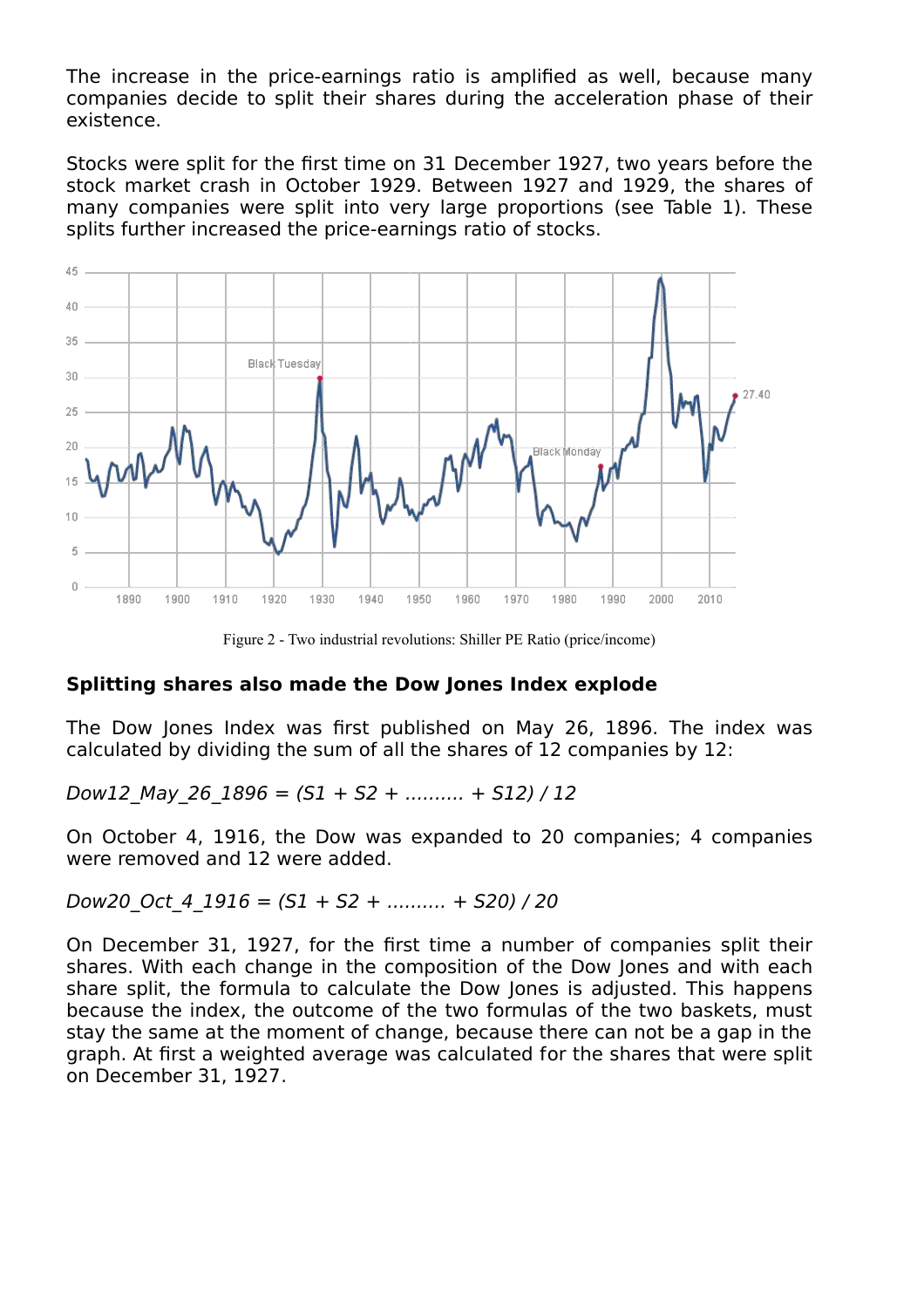| <b>Date</b>       | <b>Company</b>                 | <b>Split</b>           |
|-------------------|--------------------------------|------------------------|
| December 31, 1927 | American Can                   | $6$ for $1$            |
| December 31, 1927 | <b>General Electric</b>        | 4 for 1                |
| December 31, 1927 | Sears, Roebuck & Company       | 4 for 1                |
| December 31, 1927 | American Car & Foundry         | 2 for 1                |
| December 31, 1927 | American Tobacco               | 2 for 1                |
| November 5, 1928  | <b>Atlantic Refining</b>       | 4 for 1                |
| December 13, 1928 | <b>General Motors</b>          | 2 1/2 for 1            |
| December 13, 1928 | <b>International Harvester</b> | 4 for 1                |
| January 8, 1929   | <b>American Smelting</b>       | $\overline{3}$ for $1$ |
| January 8, 1929   | Radio Corporation of America   | 5 for 1                |
| May 1, 1929       | Wright-Aeronautical            | $2$ for $1$            |
| May 20, 1929      | <b>Union Carbide split</b>     | 3 for 1                |
| June 25, 1929     | Woolworth split                | 2 1/2 for 1            |

Table 1 - Stock splits before the stock market crash of 1929

The formula looks like this: (American Can, split 6 to 1 is multiplied by 6, General Electric, split 4 to 1 is multiplied by 4, etc.)

Dow20 dec 31  $1927 = (6.AC + 4.GE + ... + S20) / 20$ 

On October 1st, 1928, the Dow Jones grows to 30 companies.

Calculating the index had to be simplified at this point because all the calculations were still done by hand. The weighted average for the split shares is removed and the Dow Divisor is introduced. The index is now calculated by dividing the sum of the share values by the Dow Divisor. Because the index for October 1<sup>st</sup>, 1928, cannot suddenly change, the Dow Divisor is initially set to 16.67. After all, the index graph for the two time periods (before and after the Divisor was introduced) should still look like a single continuous line. The calculation is now as follows:

Dow30 oct 1 1928 =  $(S1 + S2 + ... + S30) / 16.67$ 

In the fall of 1928 and the spring of 1929 (see Table 1) 8 more stock splits occur, causing the Dow Divisor to drop to 10.77.

Dow30 jun 25 1929 =  $(S1 + S2 +$  ..........+S30) / 10.77

From October 1<sup>st</sup>, 1928 onward an increase in value of the 30 shares means the index value almost doubles. From June 25th, 1929 onward it almost triples compared to a similar increase before stock splitting was introduced. Using the old formula the sum of the 30 shares would simply be divided by 30.